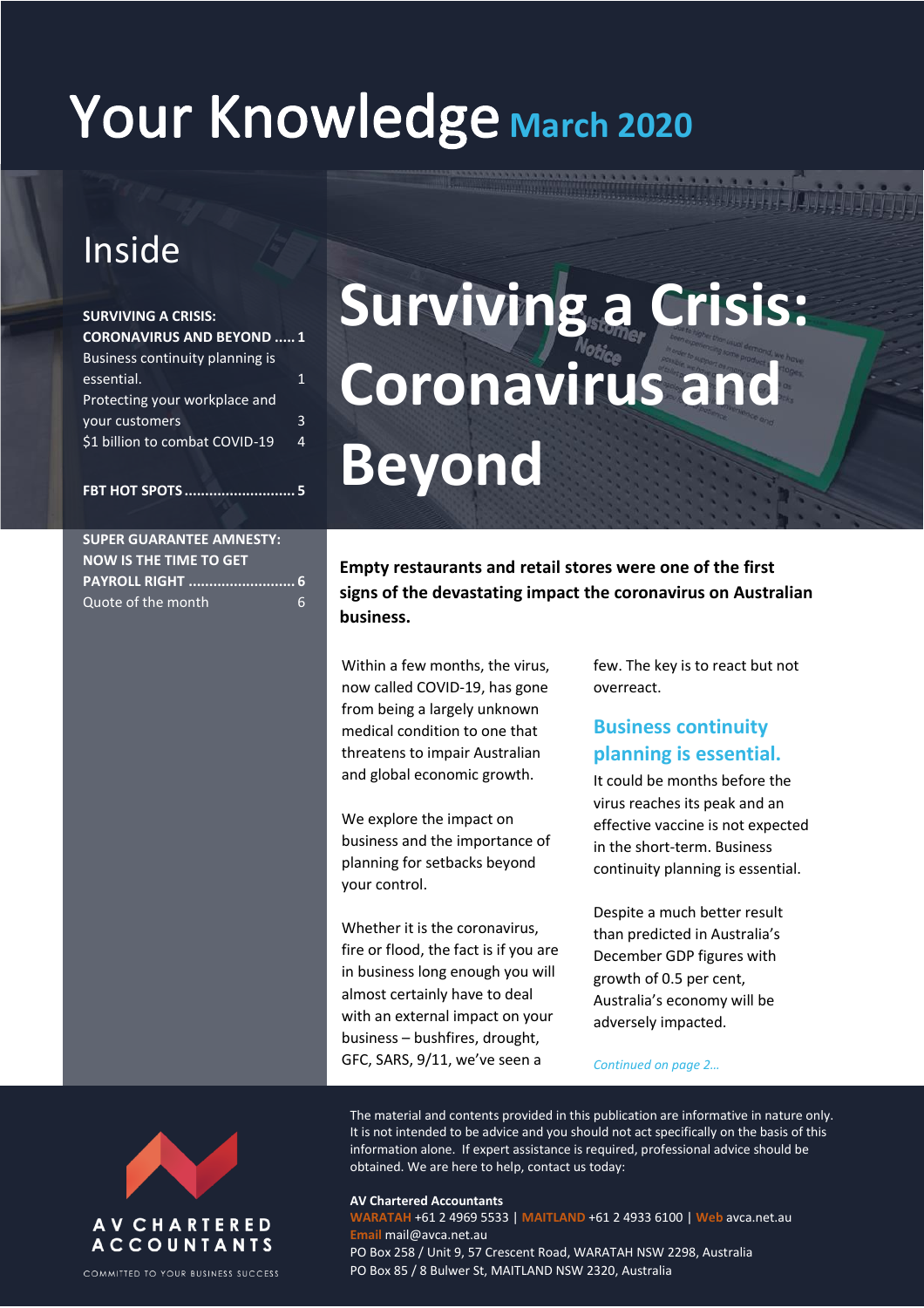

#### *Continued from page 1…*

The importance of China as Australia's largest trading partner has meant that much of the discussion to date has focussed on China's ban on live animal imports including seafood, and supply-side delays, at least until the Chinese manufacturing sector is able to regain momentum.

But the negative impacts stretch beyond manufacturing. The tourism and education sectors have been hit hard. In 2018-19, 1.4 million short-stay visitors were from China. With travel restrictions in place for mainland China, that number will dramatically decrease. Any business where the general public group together is likely to be impacted either as a direct

consequence of infection or out of a simple fear of contamination.

Australia's \$30 billion MICE businesses, those in the meetings, incentives, conferences and exhibitions sector, are bracing for the impact of the spread of the virus. Australia is a popular destination for corporate events. However, with a cloud over international travel for the foreseeable future, some events have been cancelled and others in jeopardy in what are rapidly changing conditions. Some countries have imposed bans on large gatherings of people to protect against wide scale contagion, Switzerland for example immediately banned public and private events with more than 1,000 people

until at least 15 March before reassessing.

For others, such as suppliers of basic necessities manufacturers and distributors of foods with a long shelf life, toilet paper, and cleaning agents - the immediate problem is to ramp up production to meet demand as panic buying sets in, then to manage the inevitable decline when the panic is over and consumers have more long shelf life products than they need. While panic buying will stimulate a revenue spike and increase profit margins, some of these gains will be counteracted by low demand post the coronavirus panic.

#### **Protecting your business in a crisis**

There are practical steps businesses should implement into their business plan. Some businesses make the mistake of not responding at all while others make too drastic a change.

An appropriate reaction might be to offload trading stock if it is going out of date soon. But it might be an over-reaction to dismiss staff, when a better idea might be to reduce their hours. Contingency plans should be set in place.

Try to have enough capital in reserve to see you though at least three months. Cashflow is critical in a crisis so it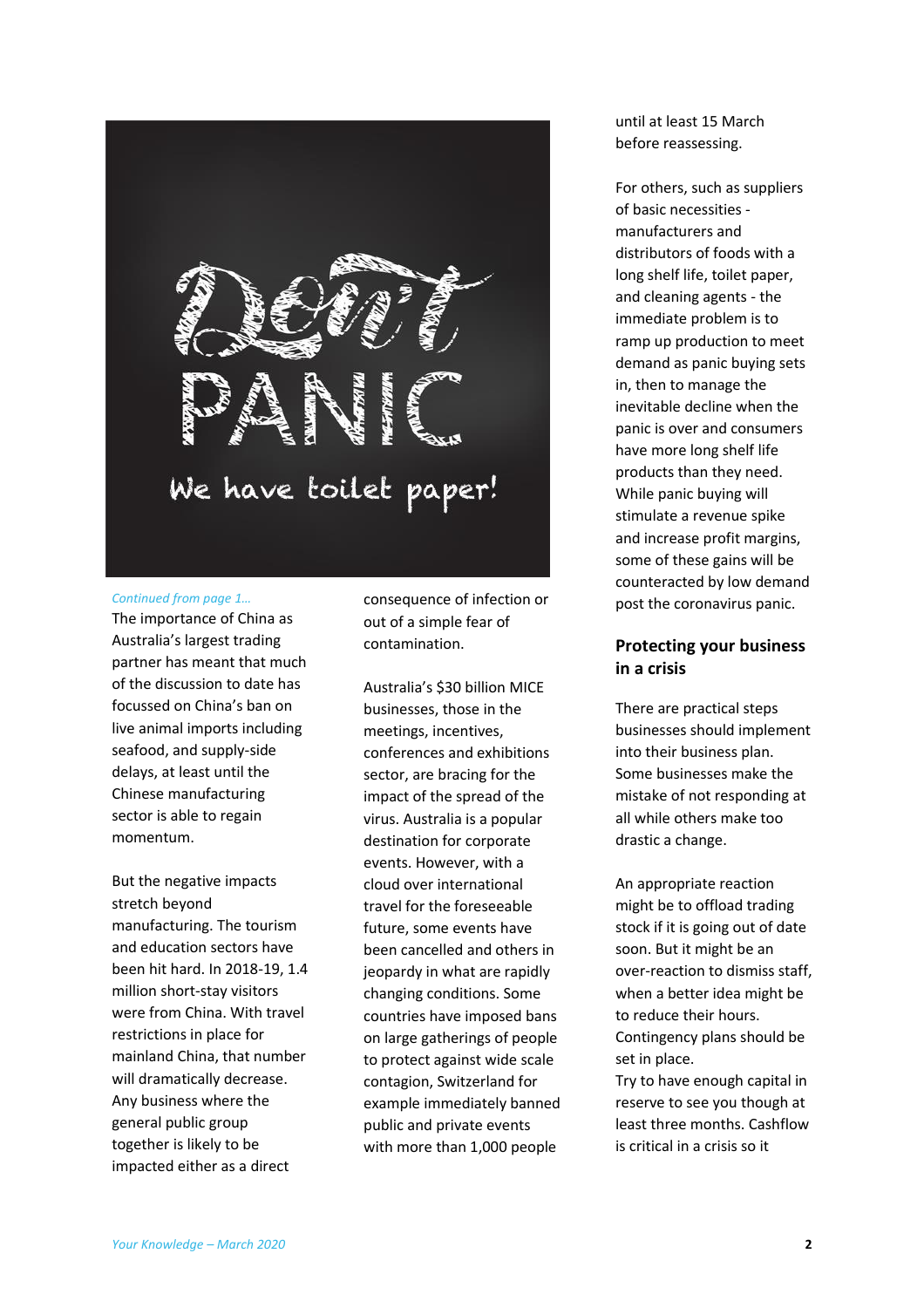should form a central part of the recovery business plan.

For the businesses that can deal with external threats such as coronavirus, there are huge opportunities. More money can be made in volatile times compared to when things are stable. If you have a competitive advantage, exercise that advantage. Businesses with limited scale in impacted industries will struggle and some will come onto the market as tuck-in acquisitions. For others, their customers and suppliers will be open to change if they cannot trade consistently with demand. Opportunities could also arise, such as key staff leaving a competitor or rival businesses losing market share.

To exploit those possibilities, however, it was critical to have a sound business plan to ride out the current turbulence and then move into the next growth phase.

### **Protecting your workplace and your customers**

Law firm Clayton Utz recently shut down their Sydney office amid concerns that a team member had been exposed to the virus by his wife, whose grandmother was one of Australia's three deaths attributed to the virus. The wife was subsequently tested for the virus and cleared within 24 hours, enabling the office to

#### **Business continuity planning**

- Explore the potential end-to-end impact of the virus on your business
- Define risks and tolerances by product/service type
- Make informed decisions based on strategic assessments labour, currency changes, costs of materials and logistics, potential disruptions and supply issues, demand variability.
	- o Where weaknesses exist, explore alternatives. For example, MGM, Universal and the Bond producers postponed the release of the latest James Bond movie, *No Time to Die* until November to give the movie the best possible chance of success. Can your business reduce costs as demand falls? Can you increase production to take advantage of demand? Can you adjust procurement to take advantage of or protect against pricing fluctuations?
- Reduce debt and reassess projections for large investment hungry projects. You might delay a project or speed up time to market.
- Ensure that your team communicate changes they are seeing and develop a culture of initiative. Your frontline will hear and see impending changes well before management sees them.

resume operations. If the results were positive however, it might have meant a 14 day quarantine for the approximately 600 staff and potentially any other person they had come into contact with. Vodafone's head office and two Perth stores, and Cisco in Perth also closed temporarily after staff who had recently returned from overseas showed flu like symptoms.

Protecting your employees and customers from the risk of infection is essential. Businesses should asses the risk of transmission and put the appropriate protocols in place. It could be as simple as distributing the [Health](https://www.health.gov.au/health-topics/novel-coronavirus-2019-ncov)  [Department's](https://www.health.gov.au/health-topics/novel-coronavirus-2019-ncov) guidance and

reviewing insurances for staff required to travel.

Individuals who have travelled to countries with travel restrictions (China, South Korea, Italy) in the last 14 days, or have direct contact to a confirmed case of coronavirus must selfisolate and should not attend work.

#### [Fair Work Australia](https://www.fairwork.gov.au/about-us/news-and-media-releases/website-news/coronavirus-and-australian-workplace-laws) notes

that, *"The Fair Work Act does not have specific rules for these kinds of situations so employees and employers need to come to their own arrangement."* If an employee is impacted and needs to be isolated, and cannot work from home effectively, then the time will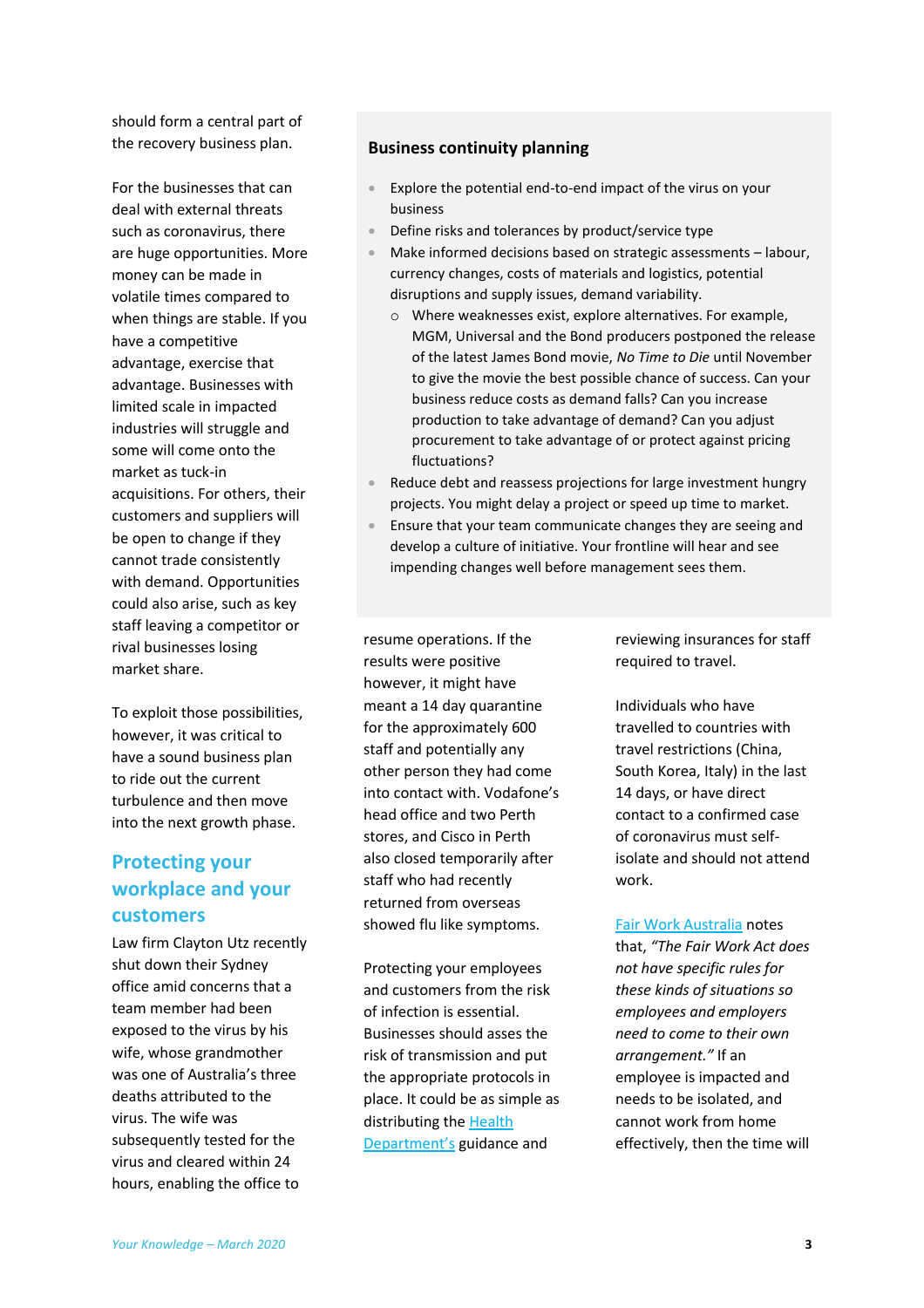generally be taken as paid or unpaid leave.

### **\$1 billion to combat COVID-19**

Managing the health costs of diagnosing and treating coronavirus is estimated to cost \$1 billion. This cost is being met 50-50 by the states and territories and the federal Government. This support will cover health services in public hospitals, primary care, aged care and community health expenditure, such as health related activities in childcare centres.

The Treasurer has also flagged the imminent release of a stimulus package to protect the economy including an investment allowance, a small business package and potentially some form of payment through the social welfare system.

#### **The impact of COVID-19**

As of 8 March 2020:

- Over 100,000 reported cases of COVID-19 globally and over 3,700 deaths
- Mainland China reports 80,655 cases (76% of all cases) and 3,097 deaths
- **Italy has over 5,880 cases** reported and over to 366 deaths
- 90 countries have reported cases. China, South Korea, Italy, Iran, France,

Germany, Japan, Spain, the Netherlands, and Switzerland currently have the highest volume of reported cases.

 The Diamond Princess cruise ship had approximately 700 cases and 8 deaths.

Australia has 74 reported cases of the virus (22 have recovered) and three deaths, 18 of those cases had not travelled overseas. The Prime Minister has announced the activation of th[e Australian](https://www.health.gov.au/resources/publications/australian-health-sector-emergency-response-plan-for-novel-coronavirus-covid-19)  [Health Sector Emergency](https://www.health.gov.au/resources/publications/australian-health-sector-emergency-response-plan-for-novel-coronavirus-covid-19)  [Response Plan](https://www.health.gov.au/resources/publications/australian-health-sector-emergency-response-plan-for-novel-coronavirus-covid-19) for Novel Coronavirus (COVID-19).

COVID-19 does not transmit as efficiently as influenza but causes more severe disease – 3.6% of COVID-19 cases have died, by comparison, seasonal flu generally kills far fewer than 1% of those infected. Unlike the flu, COVID-19 can be contained.

WHO states there is a severe and increasing disruption to the global supply of personal protective equipment – caused by rising demand, hoarding and misuse. Prices of surgical masks have increased six-fold, N95 respirators have more than tripled, and gowns cost twice as much. Market manipulation is widespread. Globally, it is estimated that Pandemic Supply Chain

Network supplies need to be increased by 40 per cent.

The Reserve Bank of Australia states that the coronavirus outbreak overseas is having a significant effect on the Australian economy, particularly in the education and travel sectors.

#### **Travel restrictions**

Travel restrictions or increased advice levels are in place for a number of countries.

[Travel restrictions](https://www.health.gov.au/news/health-alerts/novel-coronavirus-2019-ncov-health-alert#travellers-and-visitors) are in place for China, Iran, and South Korea. Australian citizens and permanent residents are advised not to travel to these countries. Foreign nationals cannot enter Australia within 14 days of leaving these countries. Australians returning from these countries must self-isolate for 14 days.

Italy is considered "higher risk." If you are returning from Italy and you work as a healthcare worker or as a residential aged care worker, you should not attend your regular work for 14 days.

Cambodia, Hong Kong, Indonesia, Japan, Singapore and Thailand are considered 'moderate' risks. **End**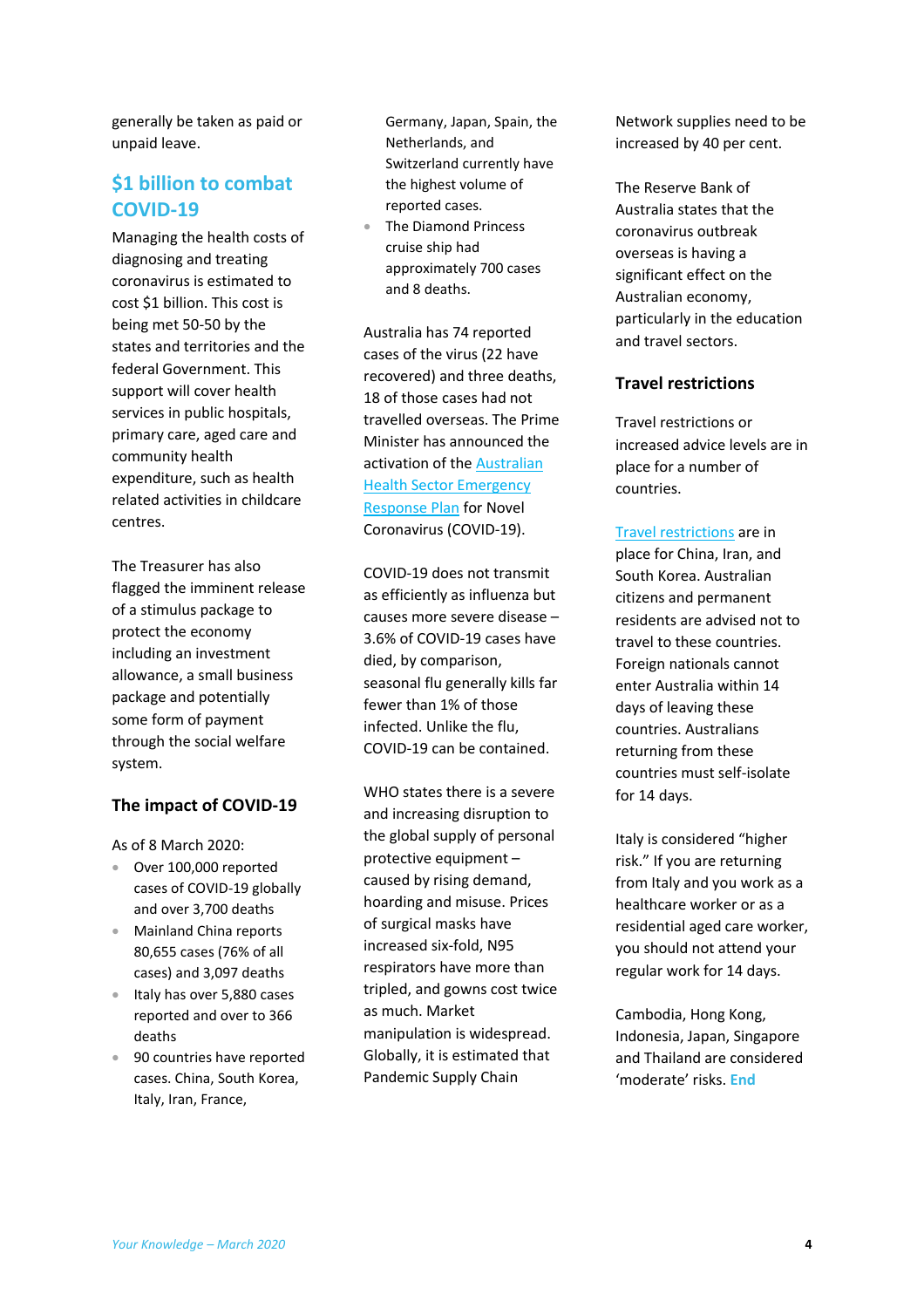# **FBT Hot Spots**

**With the start of the Fringe Benefits Tax year looming on 1 April, businesses are being urged to review their Fringe Benefits Tax (FBT) position.**



FBT liabilities can trap unwary businesses, some of whom don't recognise that there can be a tax consequence from providing benefits to staff such as entertainment.

It is important to understand there can be implications from seemingly straightforward business activities across income tax and GST, as well as FBT.

For some smaller businesses, it can come as a surprise that business related activities can fall within the FBT system. While there are some exemptions in place, businesses need a clear understanding that many benefits could come under the scrutiny of the Australian Taxation Office (ATO).

#### **The ATO's top FBT problem areas**

- **Motor vehicle fringe benefits** failing to report motor vehicle fringe benefits, incorrectly applying exemptions for vehicles or incorrectly claiming reductions for these benefits
- **FBT and income tax mismatch** mismatches between the amount reported as an employee contribution on an FBT return compared to the income amounts on an employer's tax return
- **Entertainment claimed as a deduction but not recognised as FBT** claiming entertainment expenses as a deduction but not correctly reporting them as a fringe benefit, or incorrectly classifying entertainment expenses as sponsorship or advertising
- **Car parking fringe benefits** incorrectly calculating car parking fringe benefits due to:
	- o significantly discounting market valuations
	- o using non-commercial parking rates
	- o not being supported by adequate evidence
- **Business you use personally** not reporting fringe benefits on business assets that are provided for the personal enjoyment of employees or associates
- **Not lodging FBT returns** not lodging FBT returns (or lodging them late) to delay or avoid payment of tax.

A small business owner might think it appropriate to take a good customer or supplier to lunch. It might also seem natural to take along a staff member to that lunch. But there could be an FBT liability that arises depending on the value of the food and drink on a per head basis and how

frequently staff members receive similar benefits.

Excellent record-keeping is fundamental. It is crucial at lunches for example to note who was there because the portion relating to staff members might be subject to FBT while the portion

relating to clients would not generally trigger FBT.

In addition to determining whether there is an FBT issue, these records will also generally be used to check whether the business can claim a deduction and GST credits for the expenses. The ATO's approach is very